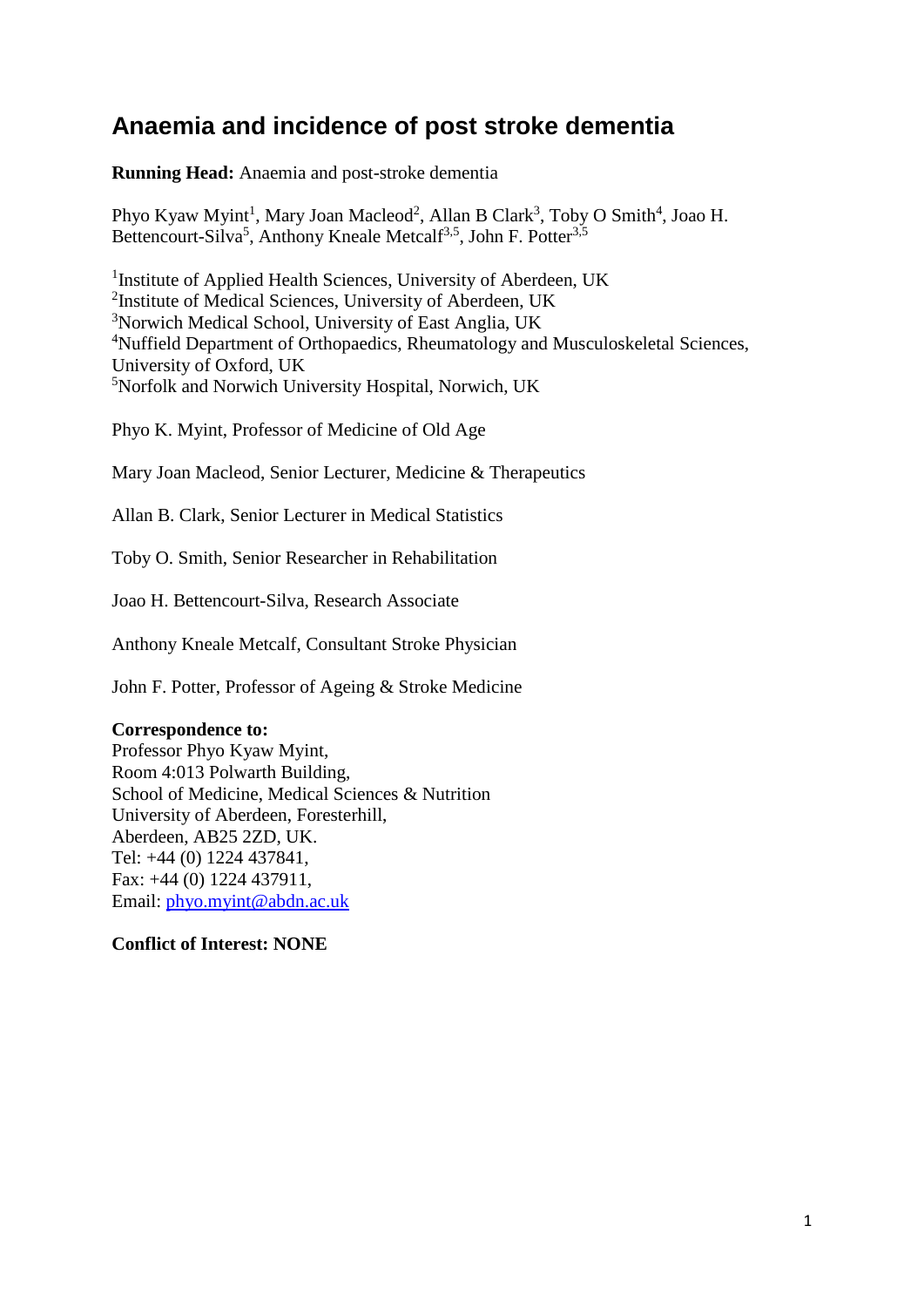#### **Abstract**

**Objectives:** To assess the impact of anaemia on incidence of post-stroke dementia.

Patients and Methods: We used data from a UK regional stroke register. To be eligible, patient must have survived to discharge and had anaemia by WHO criteria. Dementia status and other prevalent co-morbidities were assessed using ICD-10 codes. Patients were followed till May 2015 (mean follow-up 3.7 years, total person years = 27,769). Hazard Ratio for incident dementia was calculated using Cox-proportional hazards model controlling for potential confounders. Fine and Gray model was additionally constructed using mortality as the competing risk.

**Results:** A total of 7,454 stroke patients were included with mean age (SD) of 75.9(12.3) years (50.2% men). Those with anaemia were older, has higher disability and co-morbidity burden prior to stroke. We observed a large amount of variation in the dementia incidence rates over time and that the hazard ratio increased every year. The significant association between anaemia and dementia incidence was lost after controlling for pre-stroke Modified Rankin score (HR1.17(0.97,1.40)). With every 20g/dL increase in Hb was associated with a significant reduction in the risk of dementia after adjustment for age, sex, stroke factors and disability but lost significance after adjustment for vascular risk factors. Competing risk analyses showed similar results.

**Conclusion:** Whilst we found no evidence of anaemia as a risk factor for post-stroke dementia, the findings may be limited by potential under recognition of post stroke dementia.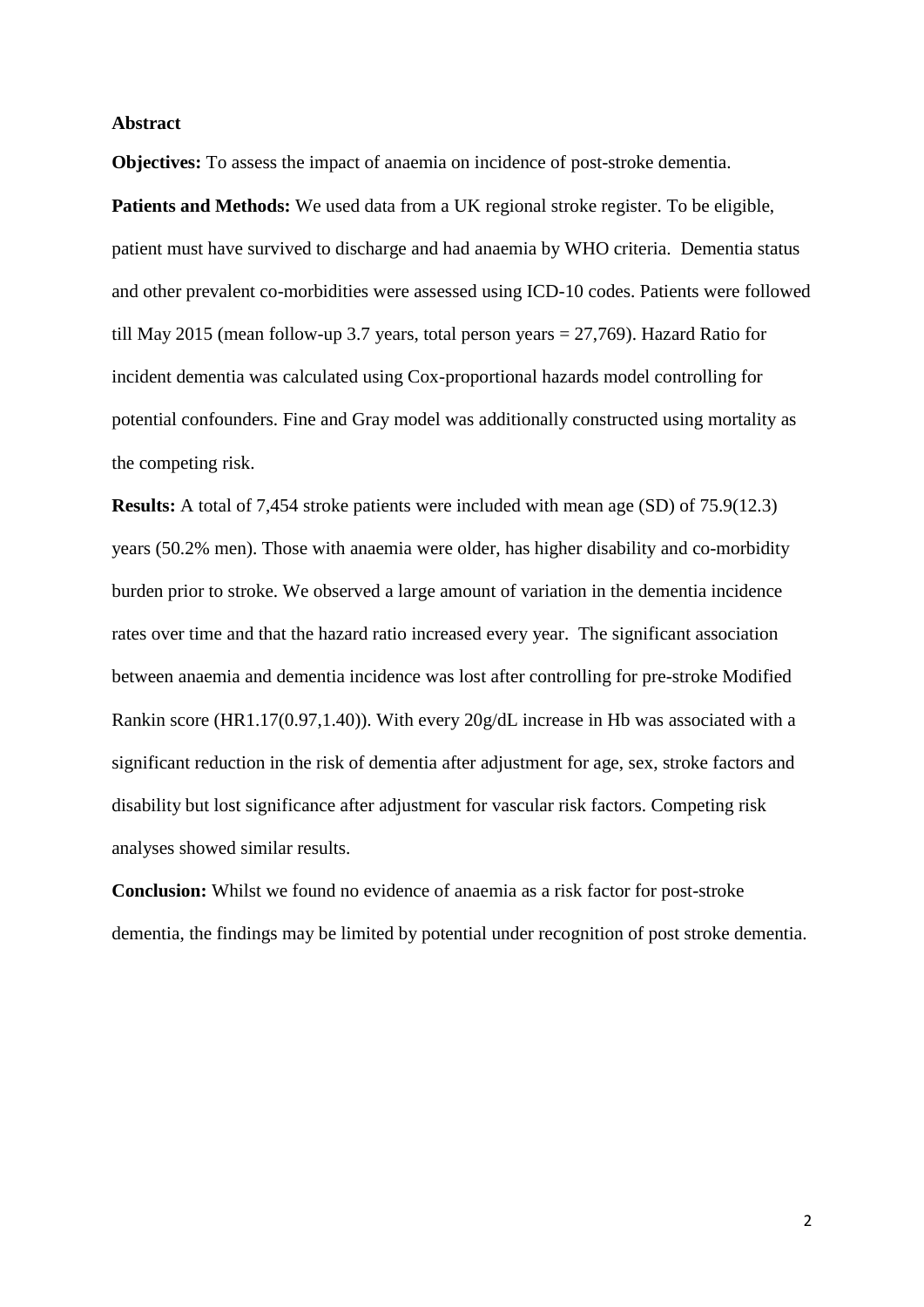#### **Introduction**

Anaemia is common in patients with acute stroke. The prevalence figure of up to 30% has been reported in hospital-based studies [1][2]. Our recent work demonstrated that 25% of stroke patients were anaemic at the time of hospital admission [3]. The aetiology of dementia after a stroke or transient ischaemic attack (TIA) has been highlighted in research [4]. The link between anaemia and cognition has also grown a considerable interest over the last few decades [5][6][7]. Systematic reviews and meta-analyses published in this area suggest potential link between anaemia and cognitive decline or dementia in older aged cohorts [8][9][10].

With post-stroke dementia being a significant issue, there is now a pressing need for greater understanding of risk factors for dementia in this patient group. One potential risk factor may be anaemia as suggested in general populations [9][10]. The proposed pathophysiology mechanisms include direct effect of chronic cerebral hypoxia., as a marker of diseases and processes such as ischemic and lower erythropoietin levels increasing the risk of neuronal degeneration. Others include iron dysregulation associated with increased brain oxidative stress, and chronic cerebral hypoperfusion in the prefrontal cortex or inflammatory neurodegenerative processes. It was also suggested that anaemia may cause the progression of white matter disease through low physical function with heightened vascular disease risk [9]. Despite different pathological mechanisms, post stroke dementia occurs as the result of vascular dementia or mixed (Alzheimer's and vascular dementia) and thus regarded as a single clinical entity.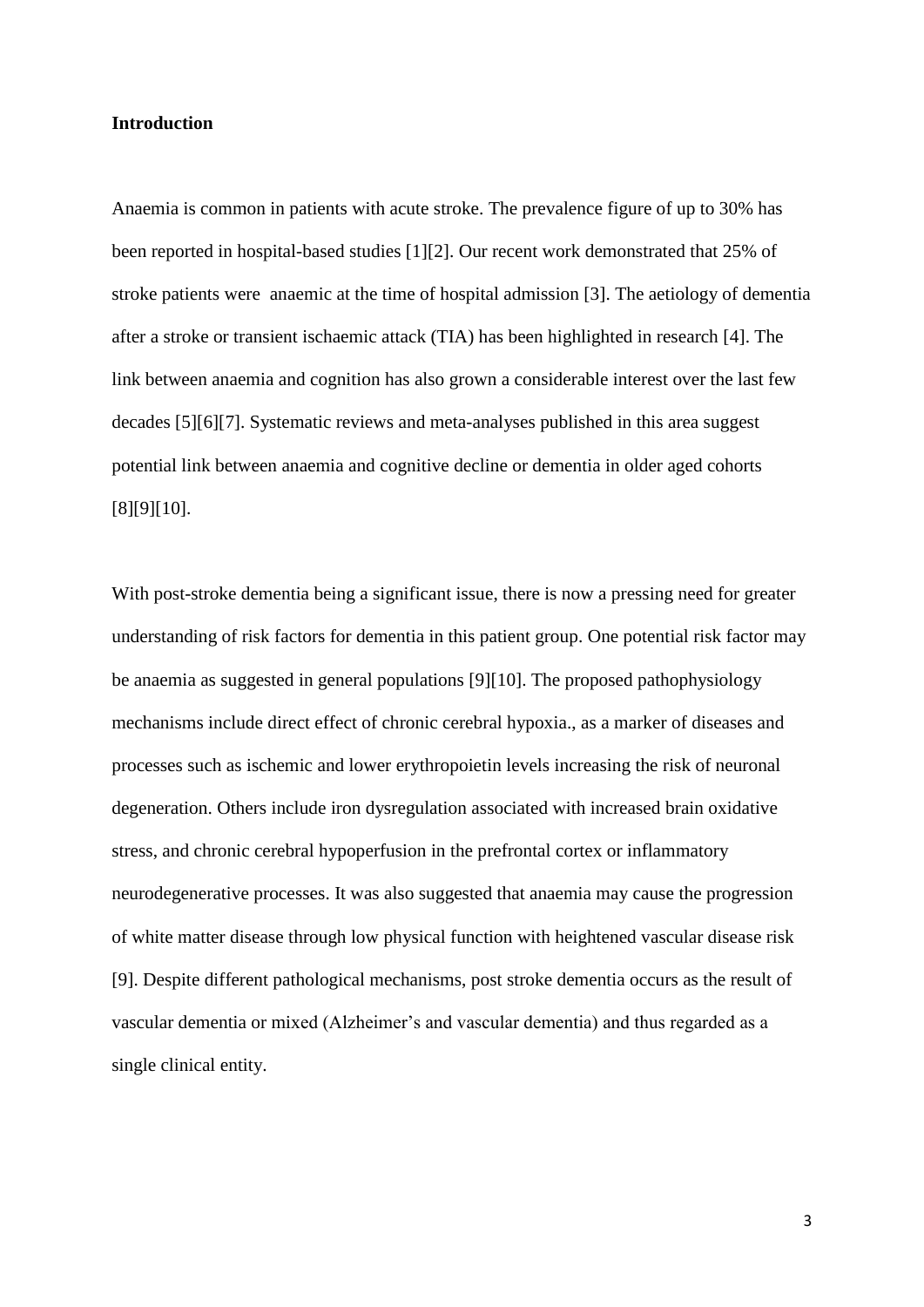However, few studies have examined this link in stroke patients. Given that stroke has high mortality in the first year and the fact that anaemia contribute this mortality risk [3], it is unclear whether stroke survivors who were anaemic would have either increased or decreased risk of post-stroke dementia.

## **Patients and Methods**

The study population consisted of 7,454 stroke patients consecutively admitted between January 2003 – May 2015 to Norfolk and Norwich University Hospital, a regional tertiary centre in East Anglia, UK, with a catchment population of approximately 750,000. Ethical approval was obtained from the Newcastle and Tyneside National Health Service (NHS) Research Ethics Committee (12/NE/0170) and the study protocol was approved by the Steering Committee of the Register. Of 11,727 entries, 991 repeated entries (with second or third stroke recorded in the register were excluded. After further exclusion of 2,404 who died as in-patient, there were a total of 8,332 who were discharged from hospital for the first recorded stroke in the register, 379 had previous history of dementia prior to stroke and therefore excluded. 499 participants did not have haemoglobin values and had missing data for other co-variates and thus further excluded.

The data collection methods for this prospective hospital-based register have been previously reported [11]. Briefly, the data were obtained from paper and electronic records, reviewed and then entered onto the register database by the hospital stroke data team and vetted by clinical team members for accuracy. For each patient admitted, the pre-stroke modified Rankin score (mRS), as modified by UK-TIA investigators [12], was ascertained from nursing and medical records by stroke specialist nurses. At discharge, the dead or alive status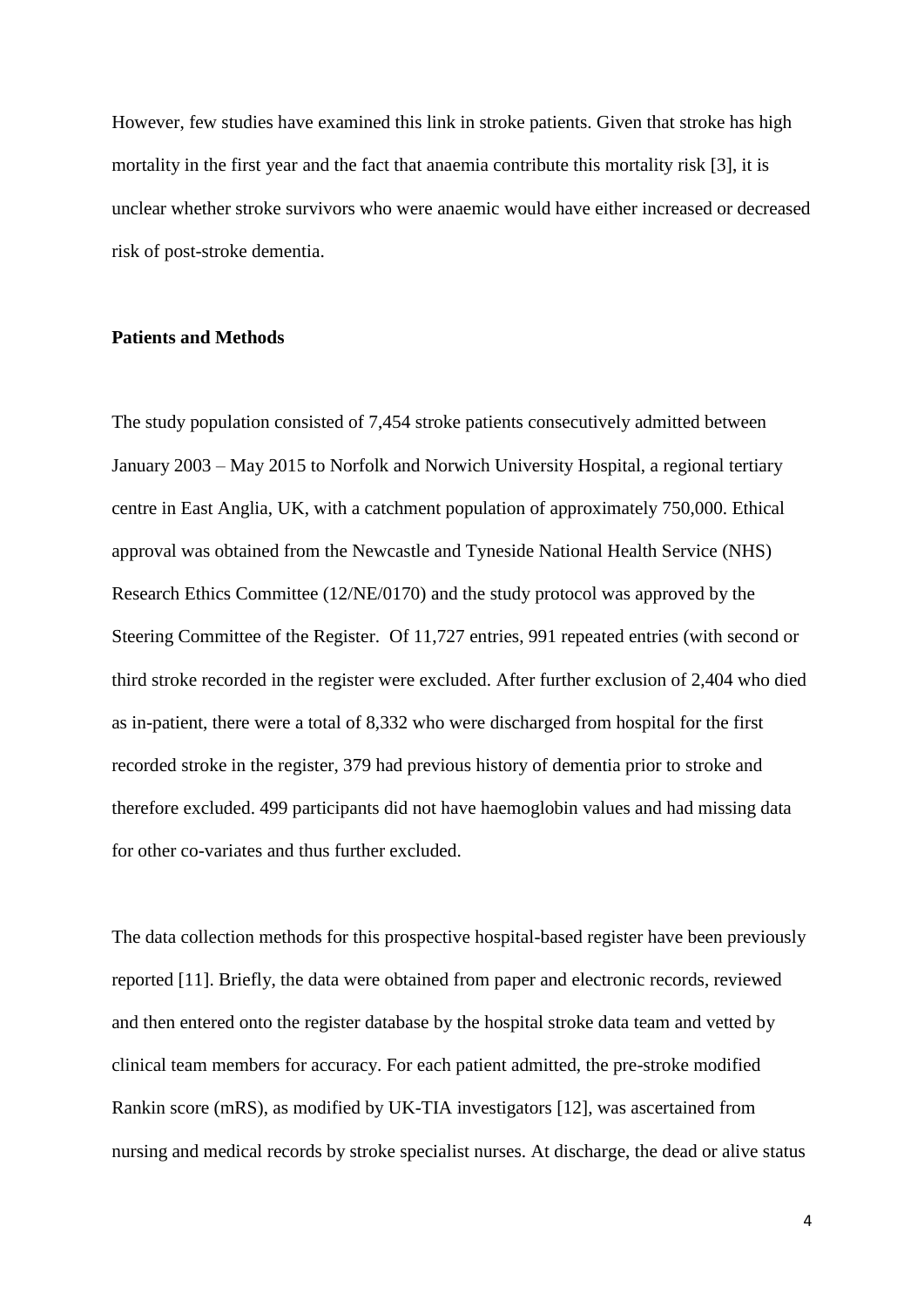was recorded to capture in-hospital mortality. Follow-up for mortality was obtained by electronic record linkage with Office of National Statistics data through hospital episodes in May 2015.

To be eligible in the current study, patients could not have history of dementia (any type) prior to stroke and they must have survived to hospital discharge. Haemoglobin level obtained closed to discharge was used to determine the Hb or anaemia status. Only confirmed cases of stroke were included. Stroke was diagnosed using evidence from clinical features and neuroimaging (typically CT and in some cases MRI). Anaemia was defined according to the WHO criteria of Hb <12.0 g/dL in females and <13.0 g/dL in males and elevated haemoglobin was defined as >15.5g/dL in females and >17.0g/dL in males [13].

The variables included were age, sex, stroke sub-type (ischaemic/haemorrhagic), pre-stroke disability depicted by modified Rankin score (mRS), Oxfordshire Community Stroke Project (OCSP) classification (Total Anterior Circulation Stroke, Partial Anterior Circulation Stroke, Posterior Circulation Stroke, Lacunar Stroke), haemoglobin levels at discharge, comorbidities (coronary heart disease including myocardial infarction, congestive heart failure (CHF), atrial fibrillation, hypertension, hyperlipidaemia, previous Stroke, diabetes mellitus, peripheral vascular disease, chronic obstructive pulmonary disease (COPD), chronic kidney disease (CKD), and malignancy).

Dementia incidence was captured through UK NHS record linkage system via the patient administrative system (PAS) which records both secondary care and primary care based diagnosis of dementia in the NHS setting. International Classification of Disease (ICD) 10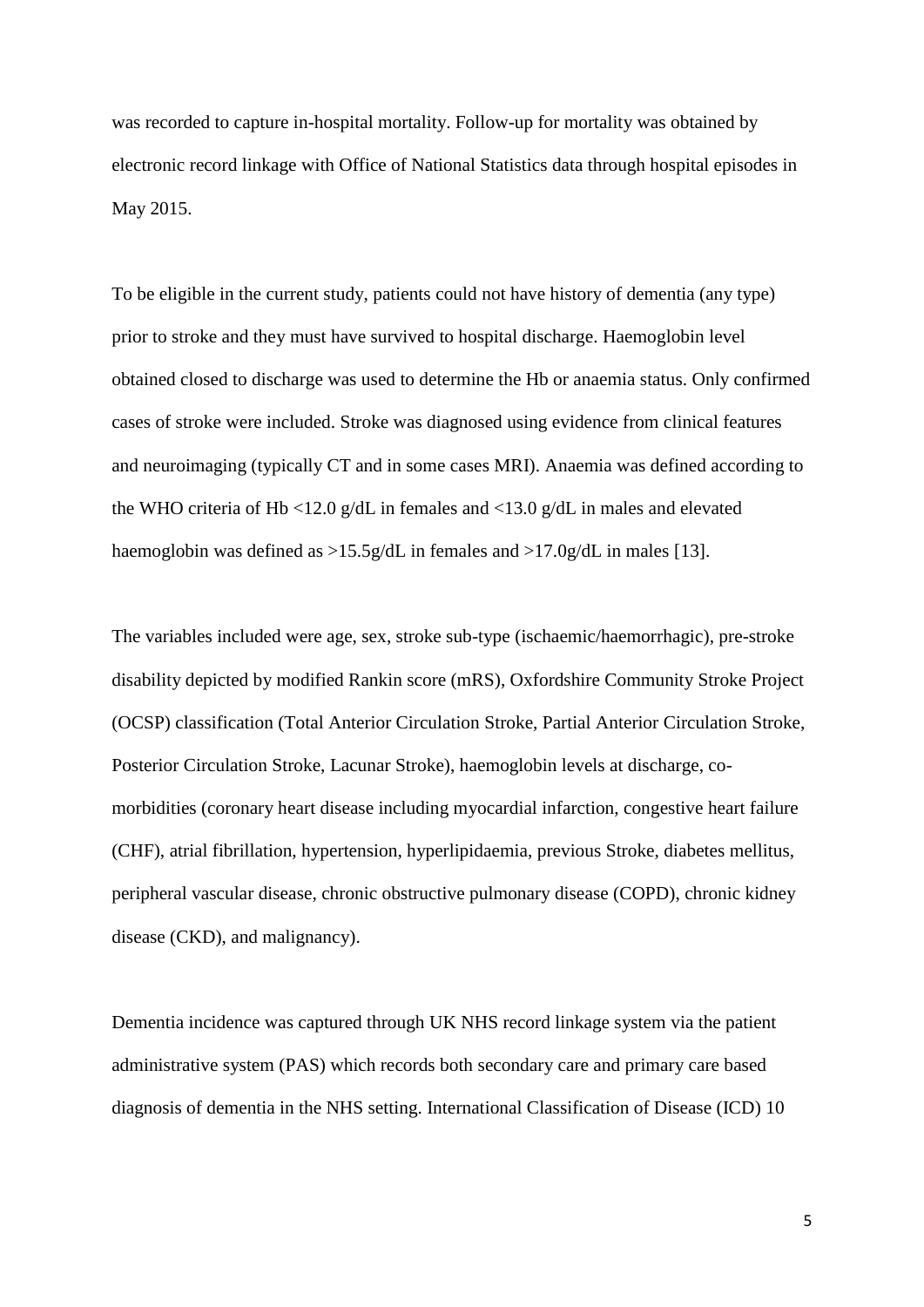codes F00, F01, F02 and F051 were used to capture both prevalent and incident dementia. *Statistical analysis*

Characteristics of the individuals with and without anaemia were summarized using descriptive statistics and compared using a chi-squared test for categorical variables and a ttest for continuous variables. Annual incidence rates of stroke were calculated for each calendar year of follow-up stratified by year of study entry, excluding individuals who died in the year from the denominator.

The association between anaemia and dementia incidence was described using Kaplan-Meier plots and estimated using a cox proportional hazards model. This was done for six separate models A-F using hierarchical adjustments. The association was adjusted for age and sex in model A; model B adjusted additionally for stroke characteristics, model C additionally adjusted for pre-stroke modified Rankin score, model D additionally adjusted for key risk factors for dementia namely atrial fibrillation, coronary heart disease, previous stroke or TIA, peripheral vascular disease and history of hypertension. Model E additionally adjusted for other major co-morbidities which included COPD, CKD, CHF, hyperlipidaemia, diabetes, and malignancy. Model F additionally adjusted for year of stroke to account for the possibility that dementia diagnoses changed of the course of the follow-up period. The association between haemoglobin (Hb) and stroke incidence was assessed in a similar fashion using the same models. No major departures from the model assumptions were observed. As anaemia is also associated with death a competing risk model (Fine and Gray) was fitted using the same modelling strategies as above.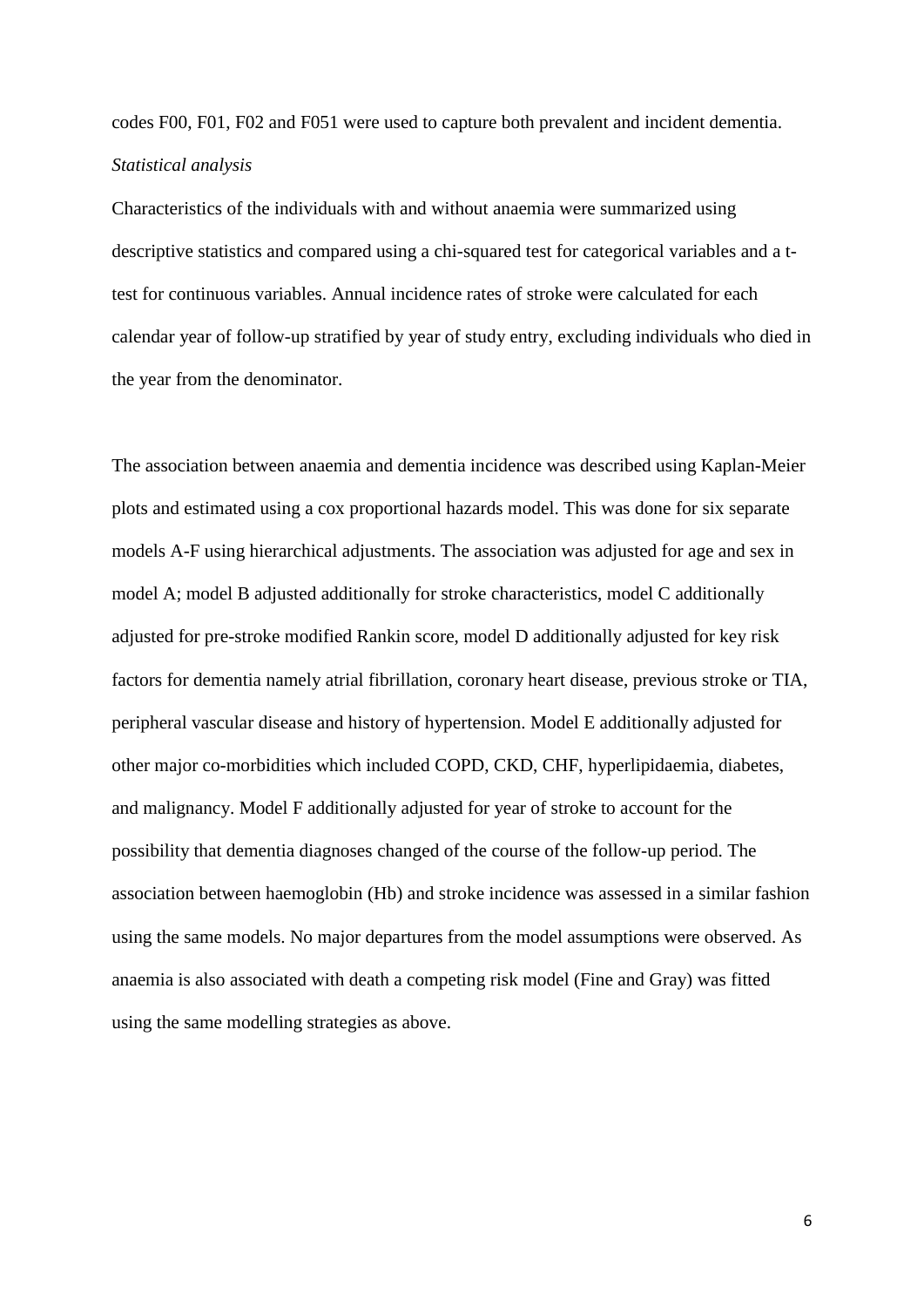#### **Results**

A total of 7,454 stroke patients were included in the current report; their mean age (SD) was 75.9 (12.3) years and there were 3,742 (50.2%) men. (mean follow up = 3.7 years, median follow up = 2.9 years, total person years =  $27,769$  years). Table 1 shows the sample characteristic comparison between those with and without anaemia at the time of discharge by sex specific analysis. It demonstrates that most factors considered are significantly different between individuals with anaemia and those without; those with anaemia tended to be older and significantly more likely to be more disabled prior to stroke with higher burden of co-morbidities.

**Figure 1** shows the Kaplan Meier Curve showing linear trends in development of dementia in patients without (top line) and with (bottom line) anaemia. **Supplementary Table 1** shows that there is a large amount of variation in the incidence rates over time. Kaplan-Meier plot with each year being a separate line demonstrate clearly that the hazard ratio has generally increased every year (apart from 2015 which does not have full year of follow-up) (see **Figure 2**).

**Table 2** shows the estimated hazards ratios and corresponding 95% confidence intervals. This shows a significant association between anaemia and dementia incidence, but this loses significance on adjusted for pre-stroke mRS. A similar pattern is observed when Hb was entered into model as a linear variable (with every 20g/dL increase) with a significant reduction in the risk of dementia until adjustment for key risk factors of dementia. Once competing risks are accounted for, this association loses significant in all but model A. This is suggestive that the association observed before adjustment is due to the imbalance in the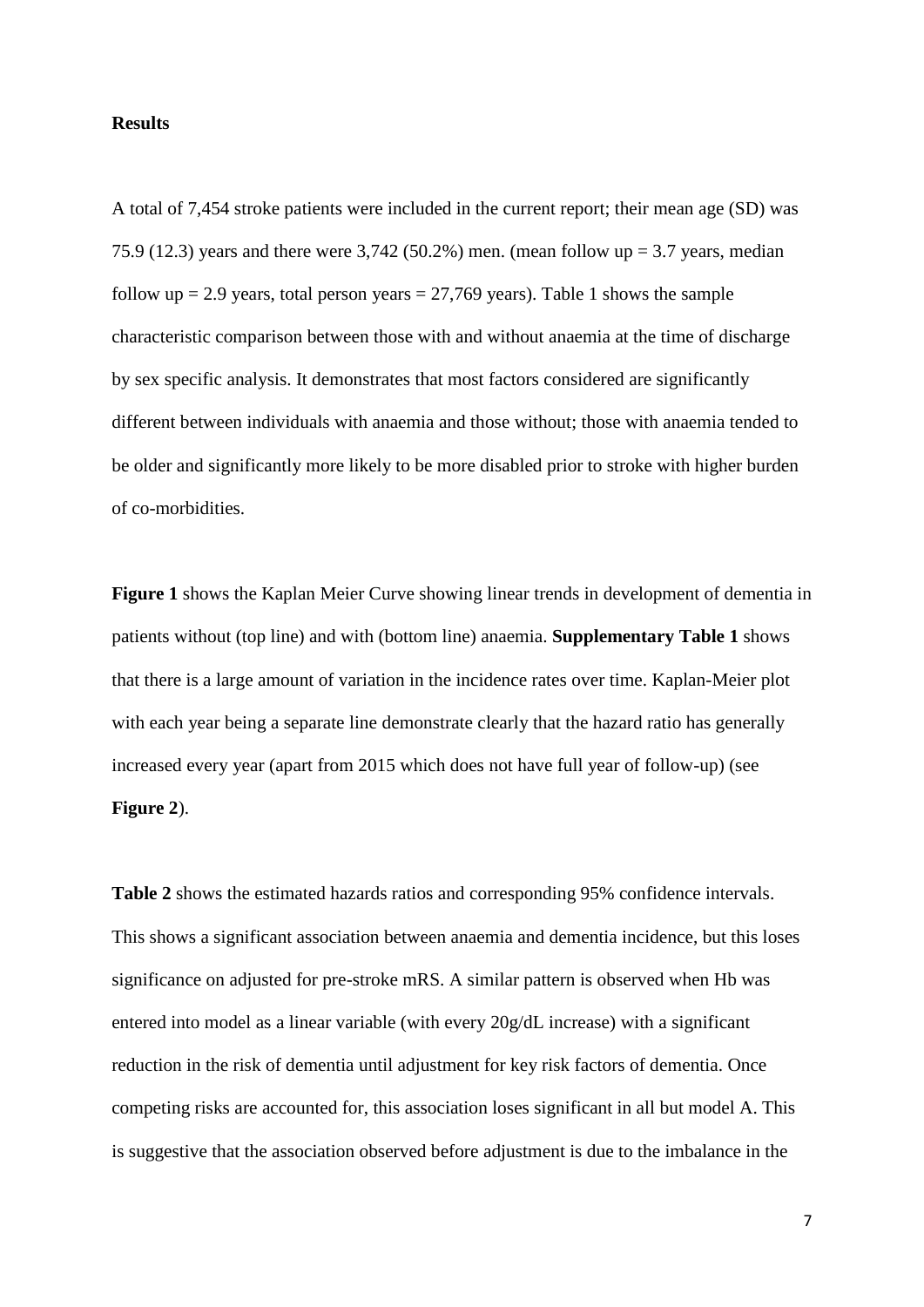characteristics at baseline between the two groups and that once the competing risk of death is taken into account the association is not significant.

#### **Discussion**

To the best of our knowledge, we are the first group to report the association between presence or absence of anaemia or haemoglobin levels and incidence of dementia over longterm follow-up in a large cohort of unselected stroke survivors. Our study results highlight the importance of death as the competing risk in development of post-stroke dementia, which carries substantial mortality risk after hospital discharge. Whilst we did not demonstrate the clear dose–response relationship between anaemia and dementia risk, Kaplan-Meier curves demonstrate the potential effect of whether diagnosis of dementia was made after stroke. Given that dementia diagnosis is based on progressive nature of clinical assessment criteria, this complex nature should be taken into account in risk prediction studies of post-stroke dementia.

The key strengths of the study include relatively large sample of unselected consecutive stroke admissions. We were also able to control for acute stroke factors and comprehensive list of co-morbidities as well as functional disability. We were able to follow up for longterm with minimal loss to follow-up due to NHS record linkage. In UK, almost everyone has a NHS number and Office of National Statistics data are linked to local NHS databases and vital status including mortality are ascertained regularly. Local NHS record linkage allows us to determine the date of dementia diagnosis appearing in health records and therefore we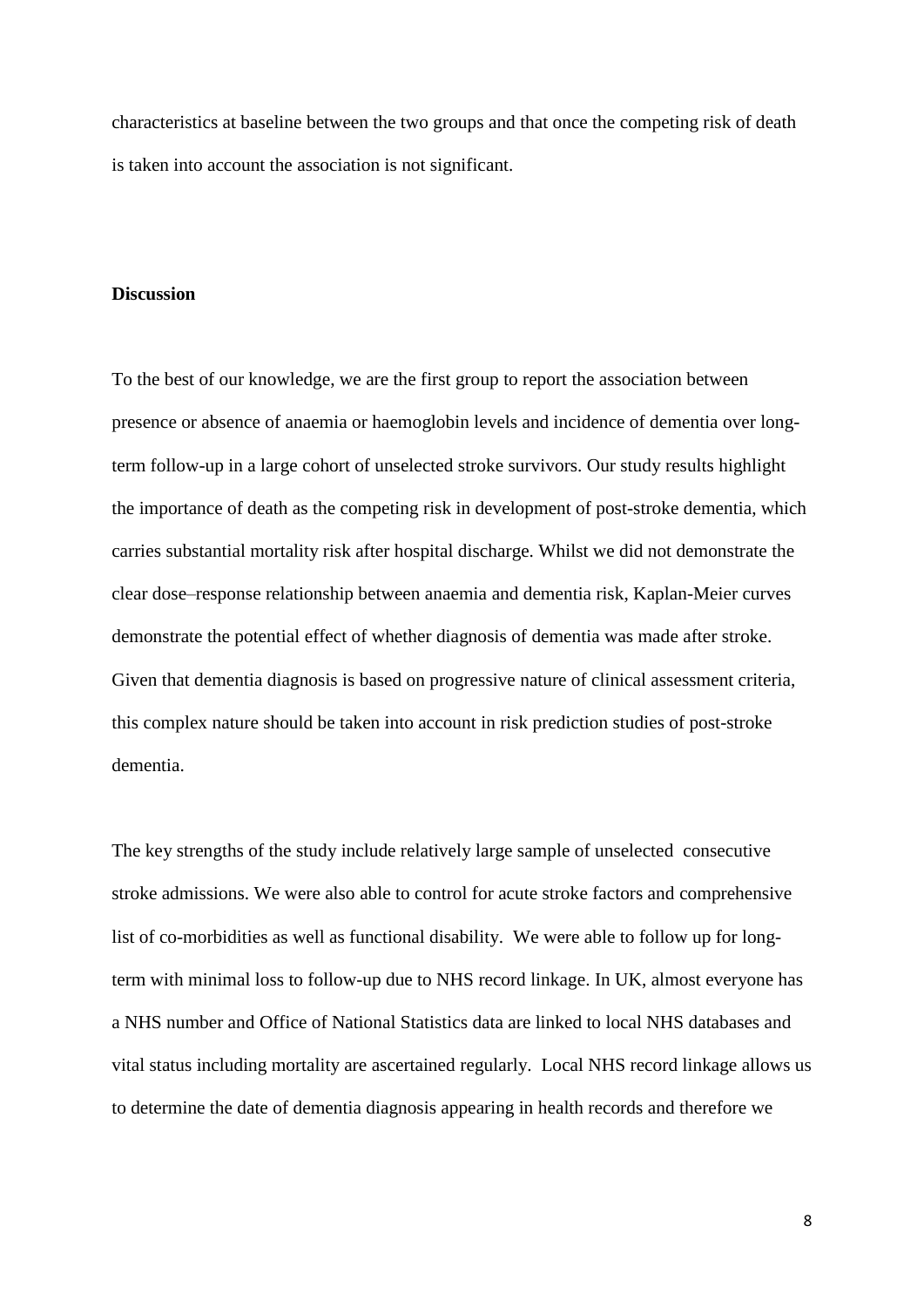were able to estimate hazards ratios rather than odds ratio. We were able to robustly considered death as competing risk by Fine & Gray methods [14].

Indeed, numerous risk factors for cognitive decline and dementia have been previously reported in stroke survivors. These included age, history of cardio-metabolic disease, atrial fibrillation, lower educational attainment, stroke severity, aphasia, recurrent stroke, pre-stroke cognitive impairment, and neuroimaging makers such as medial temporal lobe atrophy and hippocampal changes [15]. Currently developed are complex [16][17][18] and it is unlikely to be of clinical utility. For prediction tools to be of clinical utility, criteria should include readily available parameters that can be reliably measured with minimal resources. Discharge haemoglobin level offers a potential role given that there are several plausible pathophysiological mechanistic links between anaemia and post-stroke dementia. Anaemia could lead to chronic reduction of cerebral oxygenation secondary to decreased oxygencarrying capacity of the blood. Alternatively, it serves as a marker of diseases and processes such as ischemic and lower erythropoietin levels, thereby increasing the risk of neuronal degeneration, iron dysregulation and associated with increased brain oxidative stress [19]. Anaemia could also be associated with the progression of white matter disease [20]. Another potential causal pathway is that it could operate through reduced physical function due to tiredness secondary to anaemia. It was proposed that cardiorespiratory fitness is linked to executive functions through an increase in brain derived neurotrophin factor or a parasympathetic related increase in efficiency of prefrontal neural function [21]. Therefore, presence of functional impairment as the results of stroke damage may increase the risk of dementia in anaemic older people.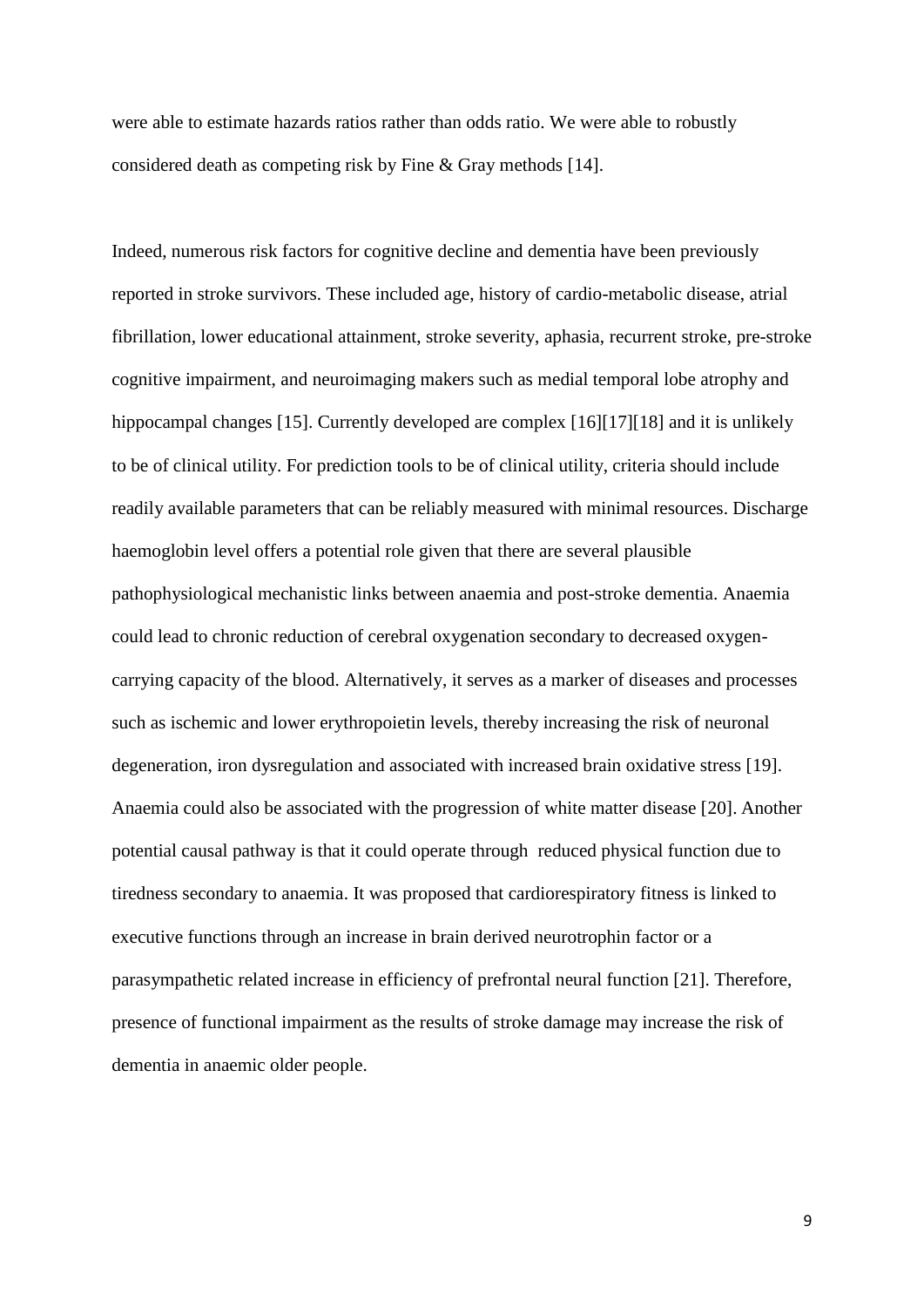We observe that the significant relationship between anaemia and dementia risk was attenuated after controlling for pre-stroke disability assessed using modified Rankin scale and other risk factors. This is in agreement with results from an early systematic review on this topic [22]. We observe the higher risk of dementia associated with the latter years of the study suggesting there may be bias towards under diagnosis of dementia in earlier years of this study. Of note, dementia diagnosis has changed over the study period; changing trends in diagnosis of dementia in the UK has been reported between 2005 and 2015. The proportion of people diagnosed with dementia in the UK doubled from 0·42% (19,635 of 4,640,290 participants) in 2005 to 0.82% (25,925 of 3,159,754 participants) in 2015 ( $\chi^2$  test for trend, p<0·0001) [23].

There are some limitations. As a registry based observational study we were not able to fully adjust for treatment effects (e.g. blood transfusion, use of iron supplements and erythropoietin stimulating agents) after hospital discharge which might have attenuated the actual effect size of the relationship between anaemia of low Hb levels and subsequent risk of dementia. We were unable to take into account the duration of anaemia or assess the impact of abnormal haemoglobin levels after hospital discharge. We did not stratify analysis by anaemia subtype as this will reduce the number of outcomes (dementia) further unlikely to produce any meaningful results due to loss of power. We also did not control for some haematological parameters and biological parameters such as B12, folate levels and kidney function which may have confounded the association. As an observational study there may be residual confounding as well as effect of known or unknown confounders which were not taken into account. As a record linkage study, we were not able to confidently differentiate between different types of common dementias, although majority of cases are most likely to be either vascular dementia or dementia of mixed pathology. We also relied on dementia

10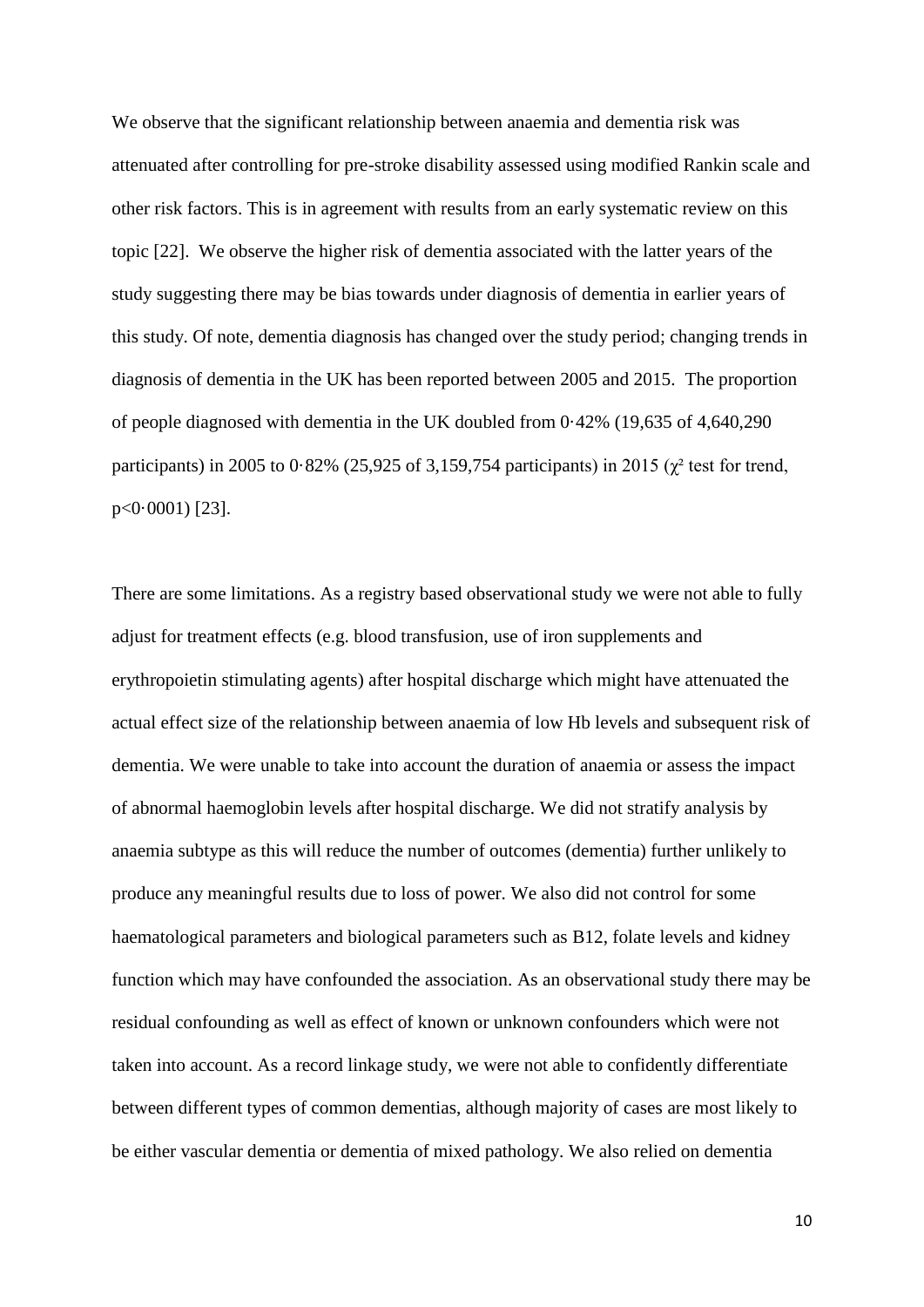diagnosis made by clinicians in various setting evident by variation in annual diagnosis rates but perhaps this reflects the real world nature of the study. This variation may vary with time due to increasing awareness and better diagnosis. Due to relatively small sample size coupled with potential under-estimation of dementia diagnosis we were not able to examine the specific cause of anaemia and risk of dementia. It is not clear how much of cognitive decline after stroke is related to focal damage due to stroke per se, and how much is indeed contributed by other risk factors including anaemia. However, the fact anaemia may contribute cognitive decline through stroke (e.g. stroke size due to inadequate collateral circulation efficiency) makes it almost implausible to address this issue in human studies. The only way perhaps to study this would be inducing anaemia in animal models where a comparator group with same stroke type, size, and location would not have anaemia.

In summary, while we did not find strong association between anaemia and incident dementia in stroke survivors, the study should be replicated in the future with follow-up data specifically collected to diagnose dementia in stroke survivors. Future studies should also examine the link between specific type of anaemia and dementia risk in patients with stroke. With improvement in awareness of dementia after stroke and improvement in diagnosis of dementia, it presents an opportunity to revisit the actual risk estimates of previously identified risk factors as well as potential new risk factors with the view of developing simple prediction rule that is pragmatic and applicable in low resource setting thus useful for daily clinical practice.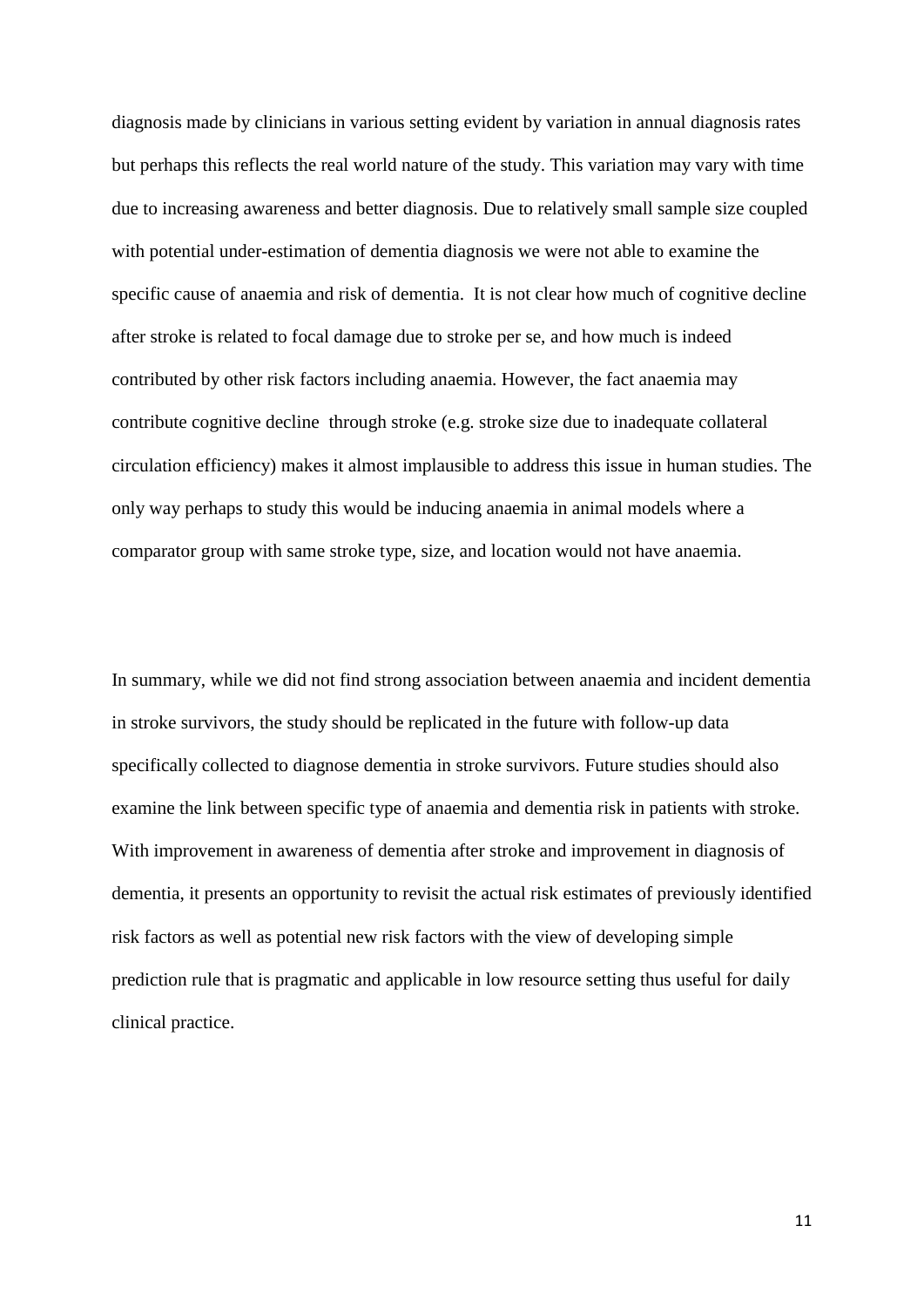#### **Acknowledgements**

We gratefully acknowledge the stroke data team at the NNUH Foundation NHS Trust. We gratefully acknowledge Professor Bowles who is one of the steering committee members of the NNUH Stroke and TIA register.

## **Contributors**

PKM and TOS conceived the idea. JHBS performed record linkage. ABC analysed the data. Draft manuscript was prepared by PKM and TOS and all authors made contribution to data interpretation and writing of the paper. PKM is the guarantor.

## **Source of Funding Declarations**

Dr Toby Smith is supported by funding from the National Institute for Health Research (NIHR) Oxford Health Biomedical Research Centre. The views expressed are those of the author(s) and not necessarily those of the NIHR.

## **Conflict of Interest**

All authors declare no conflict of interest.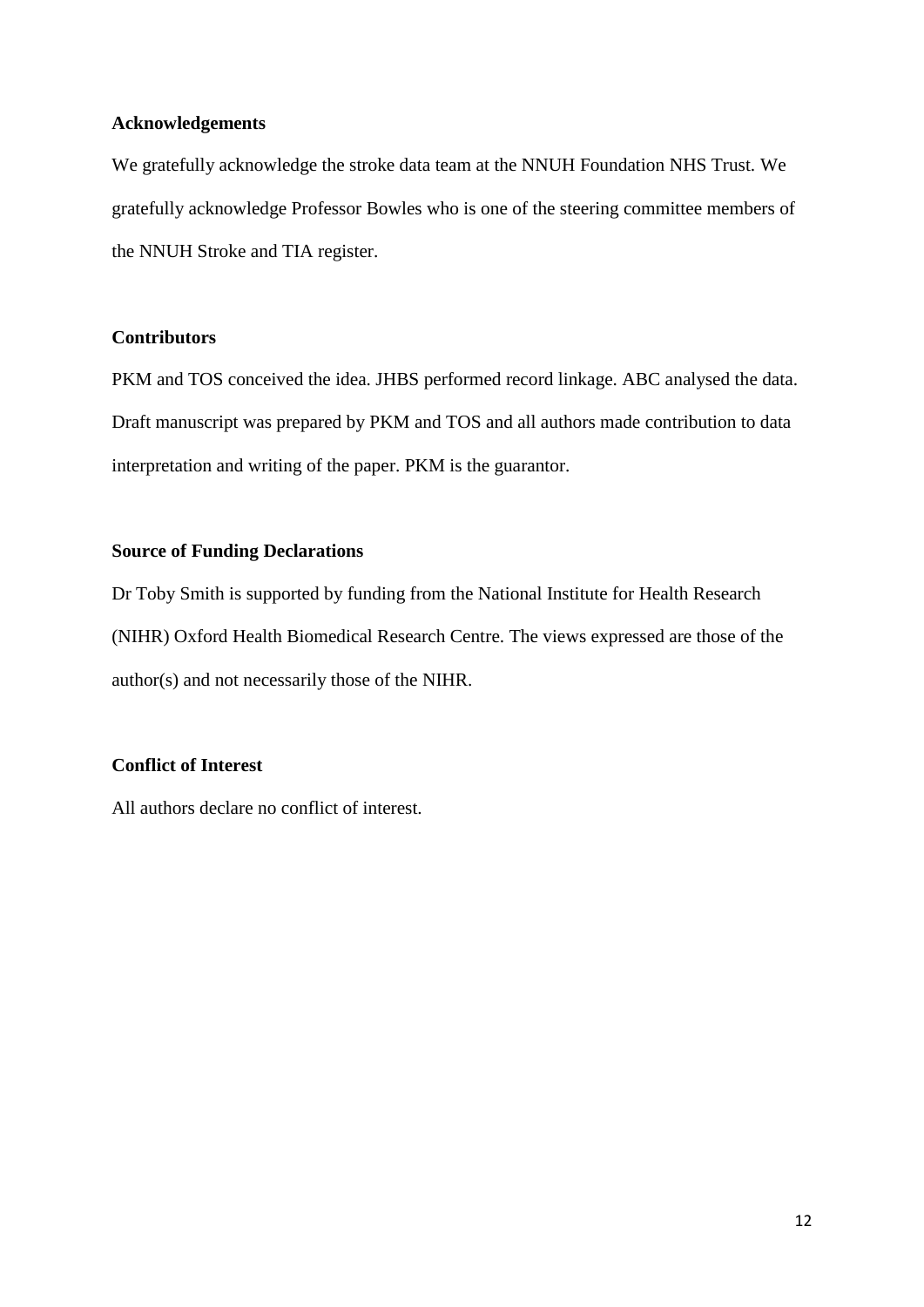# **References**

[1] Sico JJ, Concato J, Wells CK, Lo AC, Nadeau SE, Williams LS, Peixoto AJ, Gorman M, Boice JL, Bravata DM. Anaemia is associated with poor outcomes in patients with less severe ischaemic stroke. J Stroke Cerebrovasc Dis 2013; 22:271–278.

[2] Hao Z, Wu B, Wang D, Lin S, Tao W, Liu M. A cohort study of patients with anaemia on admission and fatality after acute ischaemic stroke. J Clin Neuroscience 2013; 20:37–42.

[3] Barlas RS, Honney K, Loke YK, McCall SJ, Bettencourt-Silva JH, Clark AB, Bowles KM, Metcalf AK, Mamas MA, Potter JF, Myint PK. Impact of Haemoglobin Levels and Anaemia on Mortality in Acute Stroke: Analysis of UK Regional Registry Data, Systematic Review, and Meta-Analysis. J Am Heart Assoc. 2016 Aug 17;5(8).

[4] Hénon H, Pasquier F, Leys D. Poststroke dementia. Cerebrovasc Dis. 2006;22(1):61-70.

[5] Taraghi Z, Akbari Kamrani AA, Foroughan M, Yazdani J, Mahdavi A, Baghernejad SK. Cognitive impairment among elderly patients with chronic heart failure and related factors. Iran J Psychiatry Behav Sci. 2016;10(2):e4500.

[6] Dlugaj M, Winkler A, Weimar C, Dürig J, Broecker-Preuss M, Dragano N, Moebus S, Jöckel KH, Erbel R, Eisele L; Heinz Nixdorf Recall Study Investigative Group. Anaemia and mild cognitive impairment in the German general population. J Alzheimers Dis. 2016;49(4):1031-42.

[7] Jonassaint CR, Varma VR, Chuang YF, Harris GC, Yasar S, Polinder-Bos H, Carlson MC. Lower haemoglobin is associated with poorer cognitive performance and smaller brain volume in older adults. J Am Geriatr Soc. 2014;62(5):972-3.

[8] Stewart MW, Traylor AC, Bratzke LC. Nutrition and cognition in older adults with heart failure: a systematic review. J Gerontol Nurs. 2015;41(11):50-9.

[9] Andro M, Le Squere P, Estivin S, Gentric A. Anaemia and cognitive performances in the elderly: a systematic review. Eur J Neurol. 2013;20(9):1234-40.

[10] Peters R, Burch L, Warner J, Beckett N, Poulter R, Bulpitt C. Haemoglobin, anaemia, dementia and cognitive decline in the elderly, a systematic review. BMC Geriatr. 2008;8:18. doi: 10.1186/1471-2318-8-18.

[11] White JR, Bettencourt-Silva JH, Potter JF, Loke YK, Myint PK. Changes in antiplatelet use prior to incident ischaemic stroke over 7 years in a UK centre and the association with stroke subtype. Age Ageing. 2013 Sep;42(5):594-8.

[12] Farrell B, Godwin J, Richards S, Warlow C. The United Kingdom transient ischaemic attack (UK-TIA) aspirin trial: final results. J Neurol, Neurosurg and Psychiatry. 1991; 54:1044–1054.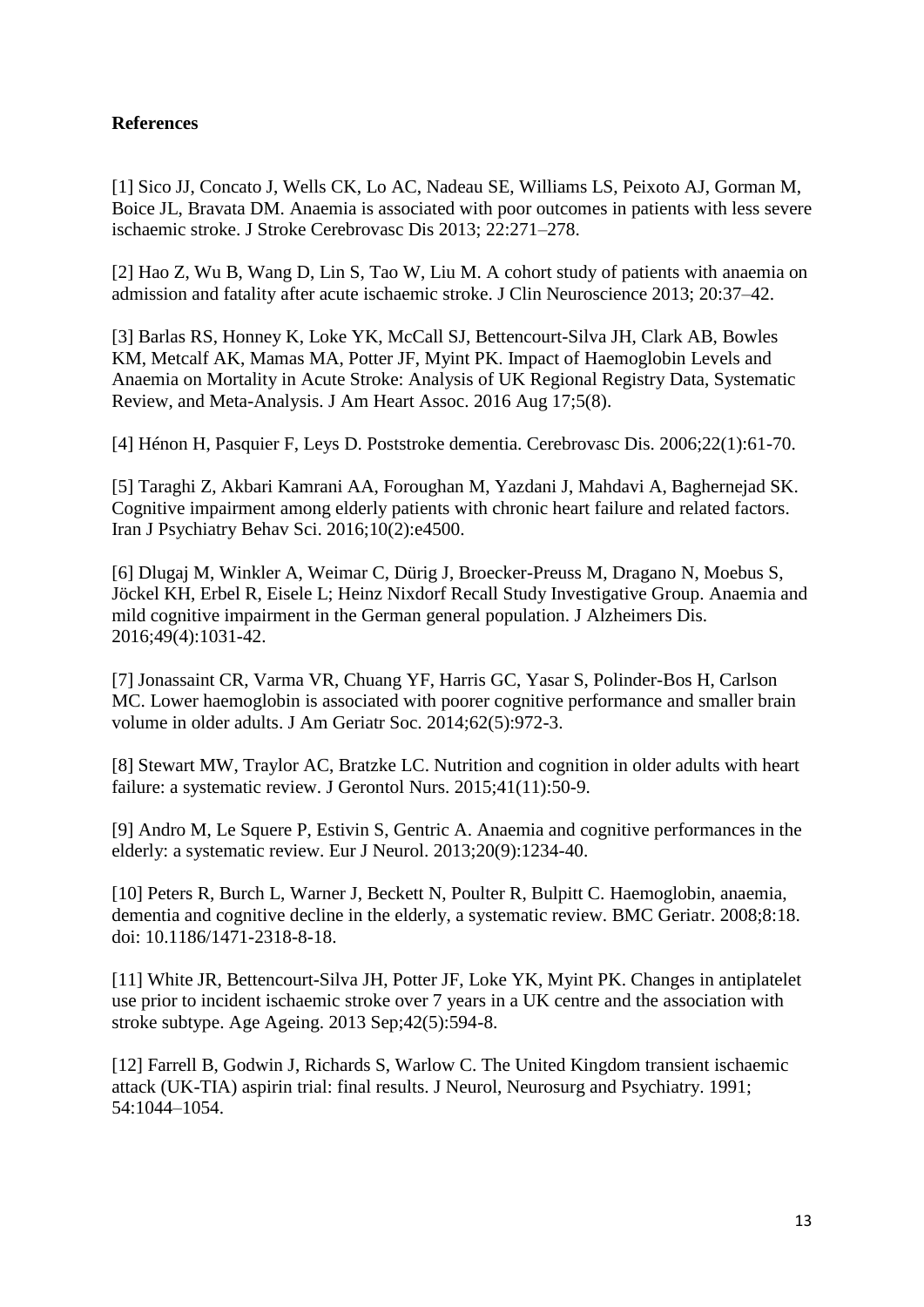[13] Blanc B, Finch CA, Hallberg L, Lawkowicz W, Layrisse M, Mollin DL, Rachmilewitz M, Ramalingaswami V, Sanchez-Medal L, Wintrobe MM. Nutritional Anaemias. Report of WHO Scientific Group. World Health Organ Tech Rep Ser. 1968; 405:1–40.

[14] Fine, J. and R. Gray. 1999. A proportional hazards model for the subdistribution of a competing risk. Journal of the American Statistical Association. 94: 496–509.

[15]Tang EYH, Robinson L, Stephen BCM. Risk Prediction Models for Post-Stroke Dementia. Geriatrics. 2017; 2: 19.

[16] Stephan, B.C.; Minett, T.; Muniz Terrera, G.; Matthews, F.E.; Brayne, C. Dementia prediction for people with stroke in populations: Is mild cognitive impairment a useful concept? Age Ageing 2014.

[17] Kandiah, N.; Chander, R.J.; Lin, X.; Ng, A.; Poh, Y.Y.; Cheong, C.Y.; Cenina, A.R.; Assam, P.N. Cognitive impairment after mild stroke: Development and validation of the SIGNAL2 risk score. J. Alzheimer's Dis. 2016, 49, 1169–1177.

[18] Lin, J.H.; Lin, R.T.; Tai, C.T.; Hsieh, C.L.; Hsiao, S.F.; Liu, C.K. Prediction of poststroke dementia. Neurology 2003, 61, 343–348.

[19] Droge W, Schipper HM. Oxidative stress and aberrant signalling in aging and cognitive decline. Aging Cell 2007; 6: 367–370.

[20] Inzitari M, Zakai NA, Longstreth WT, Cushman M, Newman AB. Anaemia is associated with the progression of white matter disease in older adults with high blood pressure. J Am Geriatr Soc 2008; 56: 1867–1872.

[21] Hansen AL, Johensen BH, Sollers JJ, Stenvik K, Thayer JF. Heart rate variability and its relation to prefrontal cognitive function. The effects of training and detraining. Eur J Appl Physiol 2004; 93: 263–272.

[22] Pendlebury, S.T.; Rothwell, P.M. Prevalence, incidence, and factors associated with prestroke and post-stroke dementia: A systematic review and meta-analysis. Lancet Neurol. 2009, 8, 1006–1018.

[23] Donegan K, Fox N, Black N, Livingston G, Banerjee S, Burns A. Trends in diagnosis and treatment for people with dementia in the UK from 2005 to 2015: a longitudinal retrospective cohort study. Lancet Public Health 2017; 2: e149–56.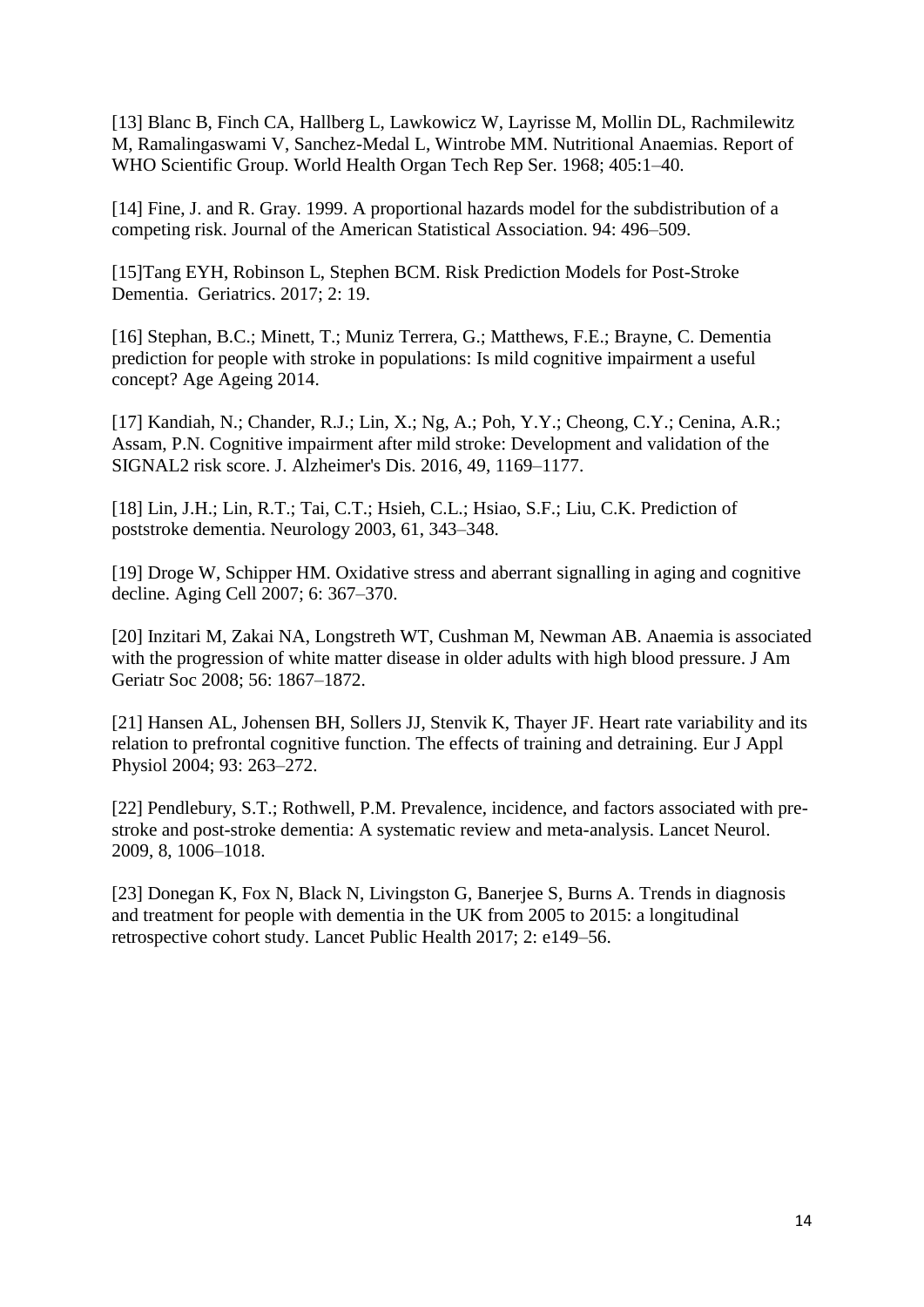# **Figure Legends**

Figure 1: Kaplan Meier Curves showing the incidence of dementia in patients without anaemia (top line) and with anaemia (bottom line)

**Figure 2:** Kaplan-Meier Curve for dementia incidence for individual year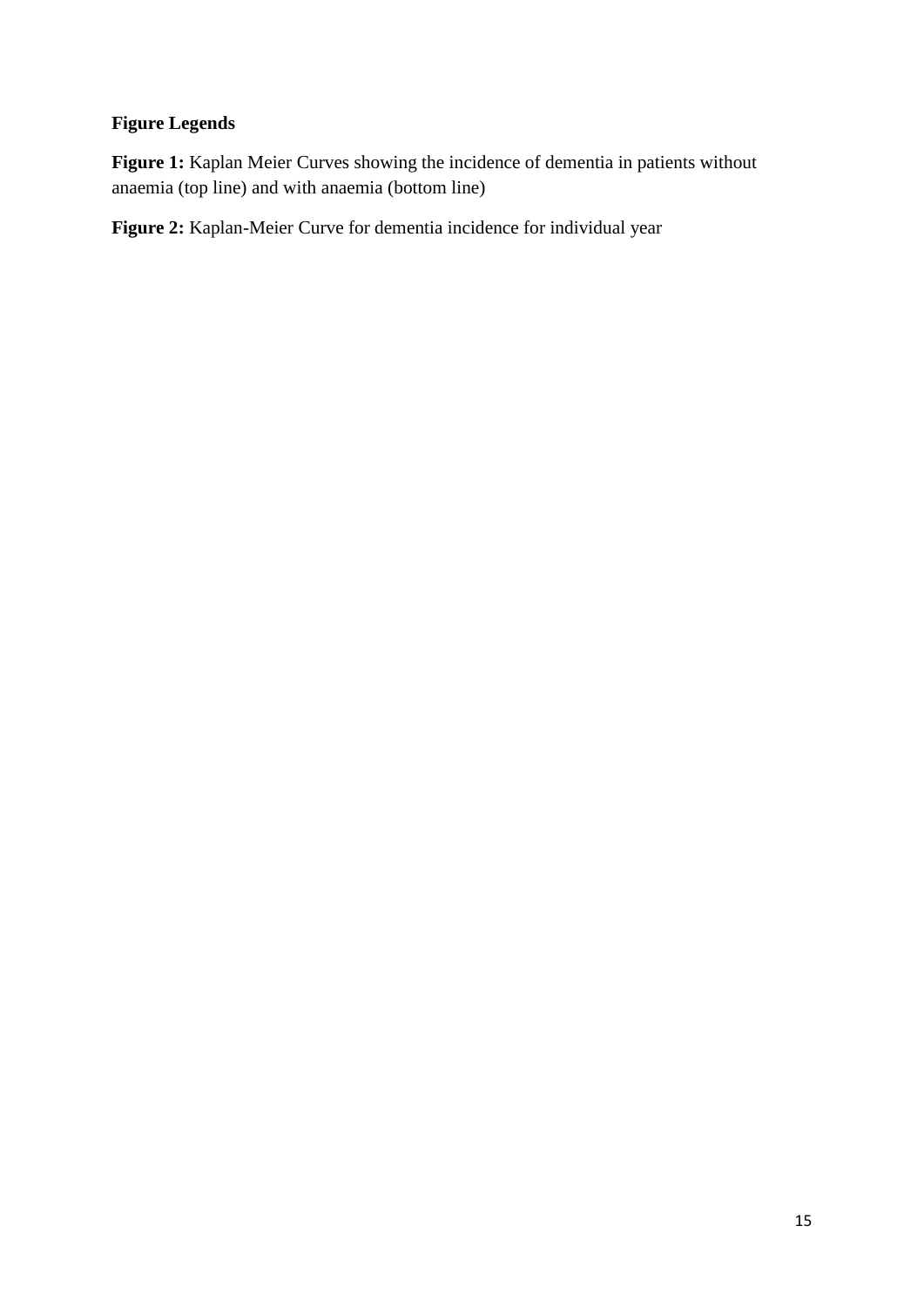|                            | Anaemia<br>No Anaemia                |               | p-value |
|----------------------------|--------------------------------------|---------------|---------|
|                            | Total $N = 5019$<br>Total $N = 2435$ |               |         |
| Men                        | 2863                                 | 879           |         |
| Age (mean/SD)              | 71.5(12.2)                           | 78.9 (10.5)   | < 0.001 |
| <b>Stroke Type</b>         |                                      |               |         |
| Haemorrhagic               | 340 (11.9%)                          | 66 (7.6%)     | < 0.001 |
| Ischaemic                  | 2506 (88.1%)                         | 807 (92.4%)   |         |
| <b>OCSP</b>                |                                      |               |         |
| <b>LACS</b>                | 726 (27.4%)                          | 212 (25.9%)   | 0.004   |
| <b>PACS</b>                | 937 (35.4%)                          | 331 (40.4%)   |         |
| <b>POCS</b>                | 556 (21.0%)                          | 136 (16.6%)   |         |
| <b>TACS</b>                | 325 (12.3%)                          | 94 (11.5%)    |         |
| Undefined                  | $105(4.0\%)$                         | $46(5.6\%)$   |         |
| Pre-stroke mRS             |                                      |               |         |
| $\boldsymbol{0}$           | 2201 (79.8%)                         | 493 (60.4%)   | < 0.001 |
| $\mathbf{1}$               | 275 (10.0%)                          | 124 (15.2%)   |         |
| $\overline{2}$             | $126(4.6\%)$                         | 78 (9.6%)     |         |
| $\overline{3}$             | 97 (3.5%)                            | 85 (10.4%)    |         |
| $\overline{4}$             | 46 (1.7%)                            | 26 (3.2%)     |         |
| $\overline{5}$             | 13 (0.5%)                            | $10(1.2\%)$   |         |
| Comorbidities              |                                      |               |         |
| Previous stroke/TIA        | 587 (20.9%)                          | 237 (27.9%)   |         |
| CHD including MI           | 401 (14.0%)                          | 231 (26.3%)   | < 0.001 |
| <b>PVD</b>                 | $40(1.4\%)$                          | $45(5.1\%)$   | < 0.001 |
| COPD (incl.                |                                      |               |         |
| Emphysema/bronchitis)      | 102(3.6%)                            | 65 (7.4%)     | < 0.001 |
| <b>CKD</b>                 | 39 (1.4%)                            | 72 (8.2%)     | < 0.001 |
| <b>Congestive Cardiac</b>  |                                      |               |         |
| Failure                    | 125 (4.4%)                           | $100(11.4\%)$ | < 0.001 |
| <b>Atrial Fibrillation</b> | 263 (9.2%)                           | 144 (16.4%)   | < 0.001 |
| Hypertension               | 615 (21.5%)                          | 345 (39.2%)   | < 0.001 |
| Hyperlipidemia             | $104(3.6\%)$                         | 69 (7.9%)     | < 0.001 |
| Diabetes Mellitus          | 209 (7.3%)                           | 166 (18.9%)   | < 0.001 |
| Cancers                    | 259 (9.0%)                           | 191 (21.7%)   | < 0.001 |
|                            |                                      |               |         |
| Women                      | 2156                                 | 1556          |         |
| Age (mean/SD)              | 77.3(12.1)                           | 80.5 (10.8)   | < 0.001 |
| <b>Stroke Type</b>         |                                      |               |         |
| Haemorrhagic               | 262 (12.2%)                          | 127 (8.2%)    | < 0.001 |
| Ischaemic                  | 1887 (87.8%)                         | 1424 (91.8%)  |         |
| <b>OCSP</b>                |                                      |               |         |
| <b>LACS</b>                | 581 (28.8%)                          | 379 (26.0%)   | 0.026   |
| <b>PACS</b>                | 762 (37.7%)                          | 581 (39.9%)   |         |
| <b>POCS</b>                | 346 (17.1%)                          | 216 (14.8%)   |         |
| <b>TACS</b>                | 267 (13.2%)                          | 218 (15.0%)   |         |

**Table 1:** Sex-specific sample characteristics comparison between stroke patients who were anaemic at discharge and those without anaemia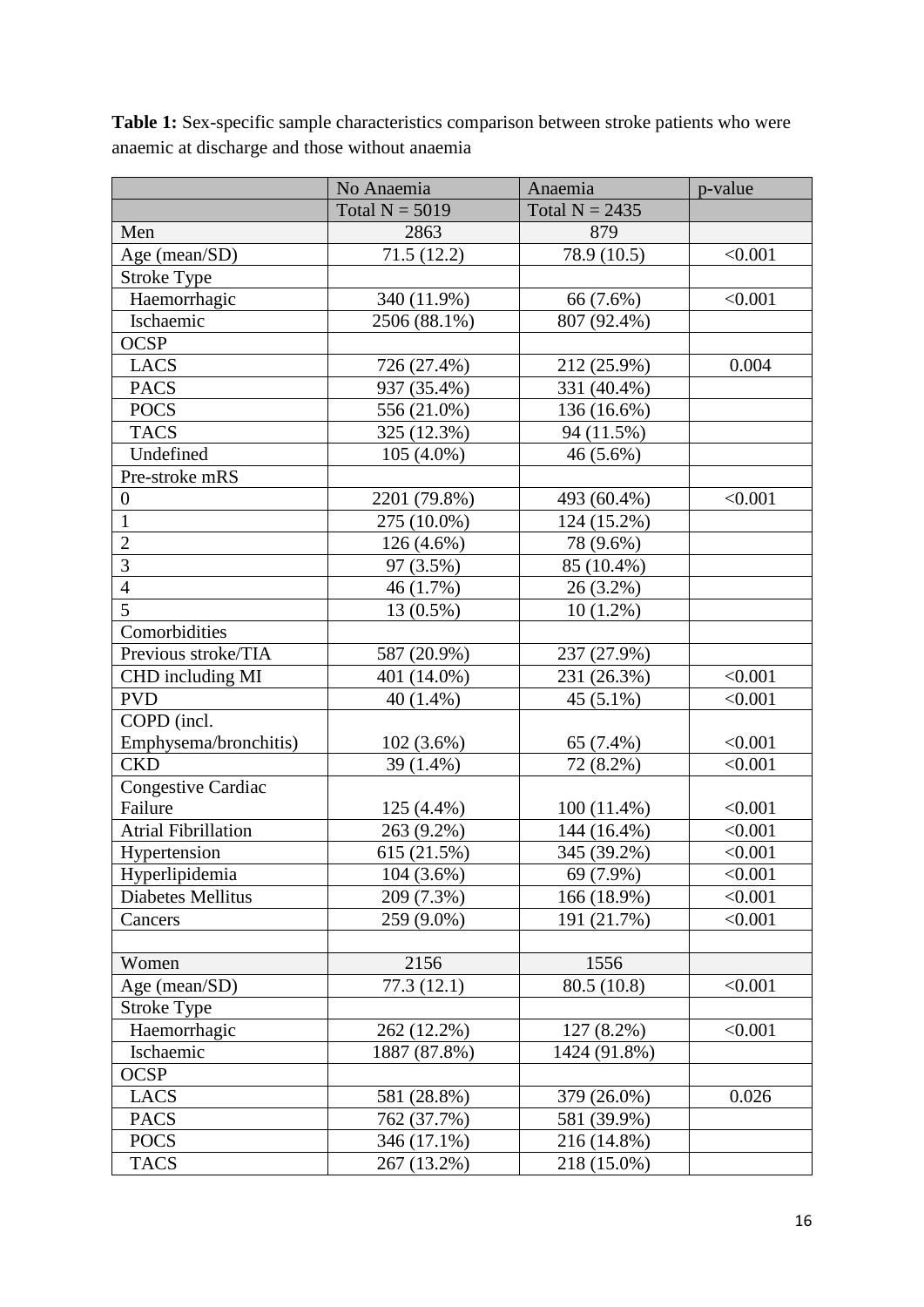| Undefined                  | 64 (3.2%)    | 63 (4.3%)     |         |
|----------------------------|--------------|---------------|---------|
| Pre-stroke mRS             |              |               |         |
| $\boldsymbol{0}$           | 1469 (70.8%) | 795 (54.6%)   | < 0.001 |
|                            | 219 (10.6%)  | 231 (15.9%)   |         |
| $\overline{2}$             | 158 (7.6%)   | 149 (10.2%)   |         |
| 3                          | 153 (7.4%)   | 184 (12.6%)   |         |
| $\overline{4}$             | $61(2.9\%)$  | 77 (5.3%)     |         |
| 5                          | $14(0.7\%)$  | 19 (1.3%)     |         |
| Comorbidities              |              |               |         |
| Previous stroke/TIA        | 465 (21.9%)  | 408 (26.9%)   | < 0.001 |
| CHD including MI           | 236 (10.9%)  | 267 (17.2%)   | < 0.001 |
| <b>PVD</b>                 | 28 (1.3%)    | $30(1.9\%)$   | 0.13    |
| COPD (incl.                |              |               |         |
| Emphysema/bronchitis)      | 60(2.8%)     | $61(3.9\%)$   | 0.054   |
| <b>CKD</b>                 | $34(1.6\%)$  | 58 (3.7%)     | < 0.001 |
| <b>Congestive Cardiac</b>  |              |               |         |
| Failure                    | 113 (5.2%)   | 143 (9.2%)    | < 0.001 |
| <b>Atrial Fibrillation</b> | 243 (11.3%)  | 212 (13.6%)   | 0.031   |
| Hypertension               | 603 (28.0%)  | 538 (34.6%)   | < 0.001 |
| Hyperlipidemia             | 71 (3.3%)    | 72 (4.6%)     | 0.037   |
| <b>Diabetes Mellitus</b>   | 106 (4.9%)   | 173 (11.1%)   | < 0.001 |
| Cancers                    | 174 (8.1%)   | $172(11.1\%)$ | 0.002   |

SD – standard deviation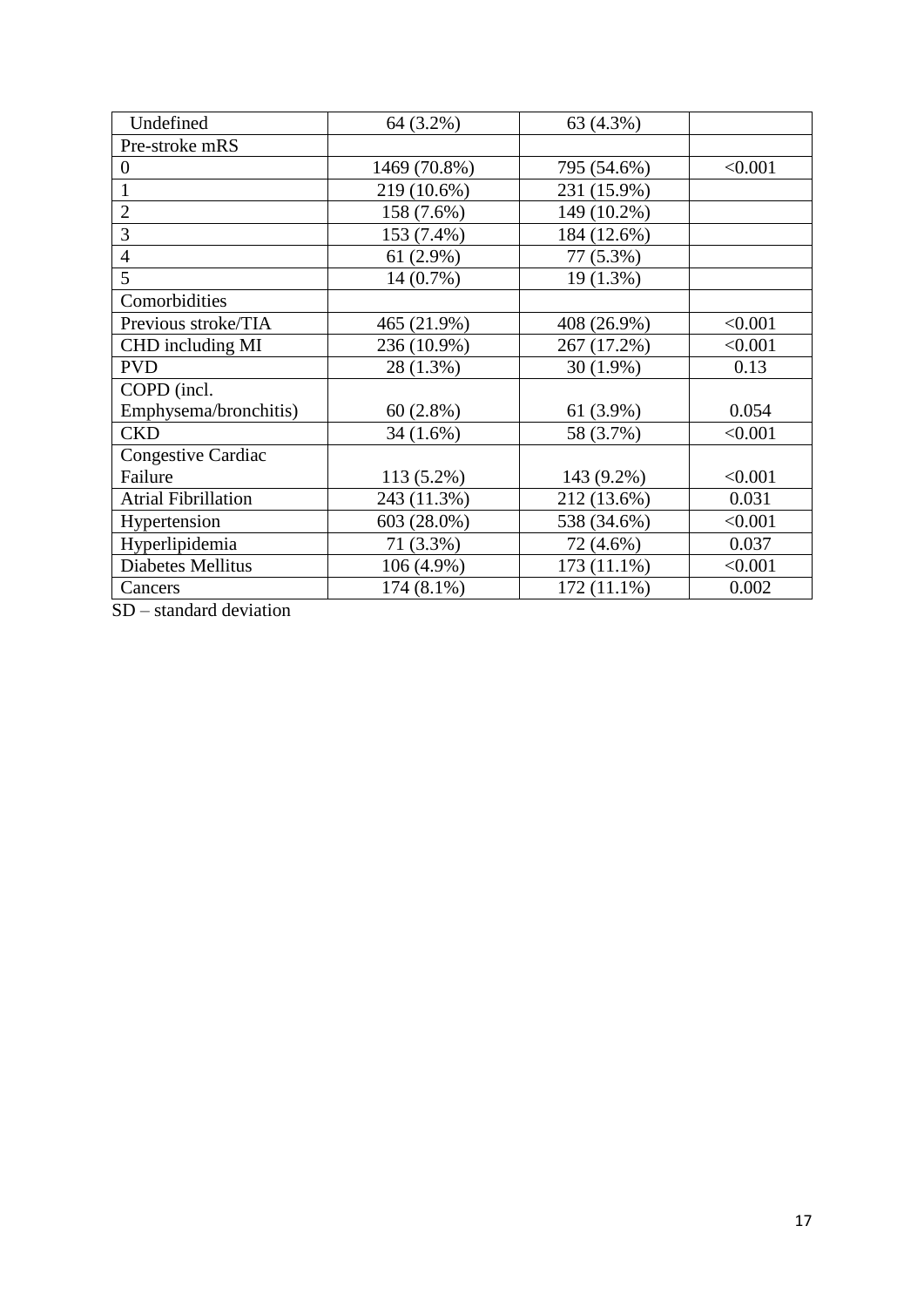| Model         | HR (95% CI) for anaemia | HR (95% CI) for 20 $g/dL$ unit | HR (95% CI) for anaemia* | HR (95% CI) for 20 $g/dL$ |  |
|---------------|-------------------------|--------------------------------|--------------------------|---------------------------|--|
|               |                         | increase in HB                 |                          | unit increase in $HB^*$   |  |
|               | $N=578$ failures / 7454 | $N=578$ failures / 7454        | $N=578$ failures / 7454  | $N=578$ failures / 7454   |  |
| A             | 1.21(1.01, 1.43)        | 0.70(0.64, 0.77)               | 1.34(1.13, 1.58)         | 1.00(0.91, 1.10)          |  |
| B             | 1.21(1.01, 1.44)        | 0.88(0.80, 0.97)               | 1.03(0.86, 1.22)         | 1.01(0.92, 1.11)          |  |
| $\mathcal{C}$ | 1.17(0.97, 1.40)        | 0.89(0.80, 0.98)               | 1.02(0.85, 1.26)         | 1.02(0.93, 1.13)          |  |
| D             | 1.13(0.94, 1.36)        | 0.91(0.82, 1.01)               | 1.00(0.89, 1.22)         | 1.04(0.94, 1.15)          |  |
| E             | 1.10(0.91, 1.33)        | 0.93(0.83, 1.03)               | 0.97(0.80, 1.17)         | 1.05(0.95, 1.16)          |  |
| $\mathbf F$   | 1.10(0.92, 1.33)        | 0.95(0.85,1.06)                | 0.97(0.80, 1.17)         | 1.05(0.95, 1.16)          |  |

**Table 2:** Hazard Ratios (95% CI) for dementia incidence post stroke after hospital discharge –anaemia

\*Competing risk model with death as competing risk

A: age, sex adjusted

B: age, sex, stroke characteristics adjusted (subtype, OCSP)

C: age, sex, stroke type, OCSP and pre-stroke mRS adjusted

D: C + additional adjustments for key risk factors for vascular dementia AF, CHD, previous stroke/TIA, PVD, hypertension

E: D+ other co-morbidities

 $F: E + year$  of admission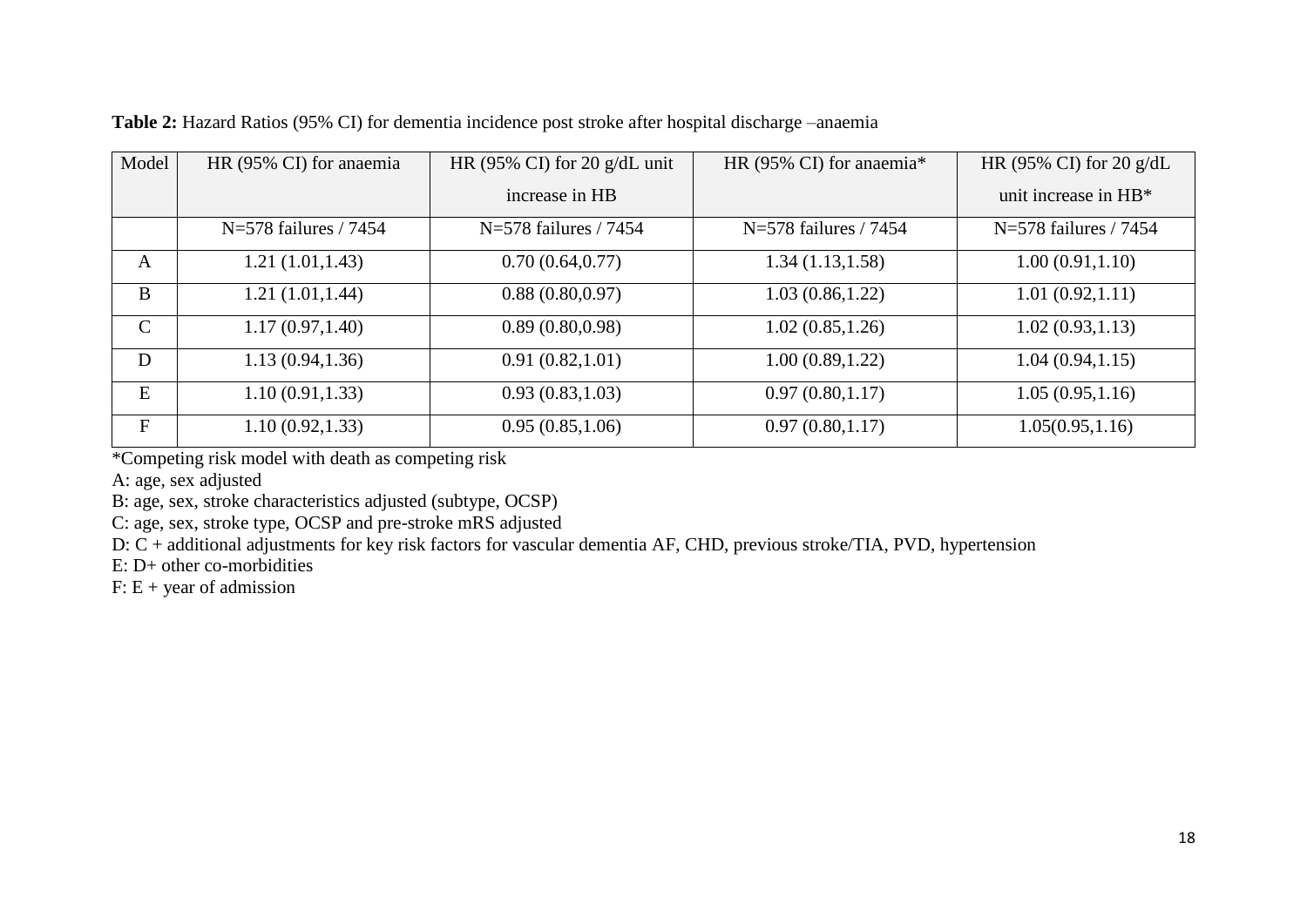

**Figure 1:** Kaplan Meier Curves showing the incidence of dementia in patients without anaemia (top line) and with anaemia (bottom line)

|            | risk<br>$\mathbf{r}$<br>N at |      |           |     |                                      |  |
|------------|------------------------------|------|-----------|-----|--------------------------------------|--|
| No anaemia | 5019                         | 2848 | 1413      | 755 | $\bigcap$ 1 $\bigcap$<br>$\angle 10$ |  |
| Anaemia    | 2435                         | 1035 | $-$<br>45 | 240 | 68                                   |  |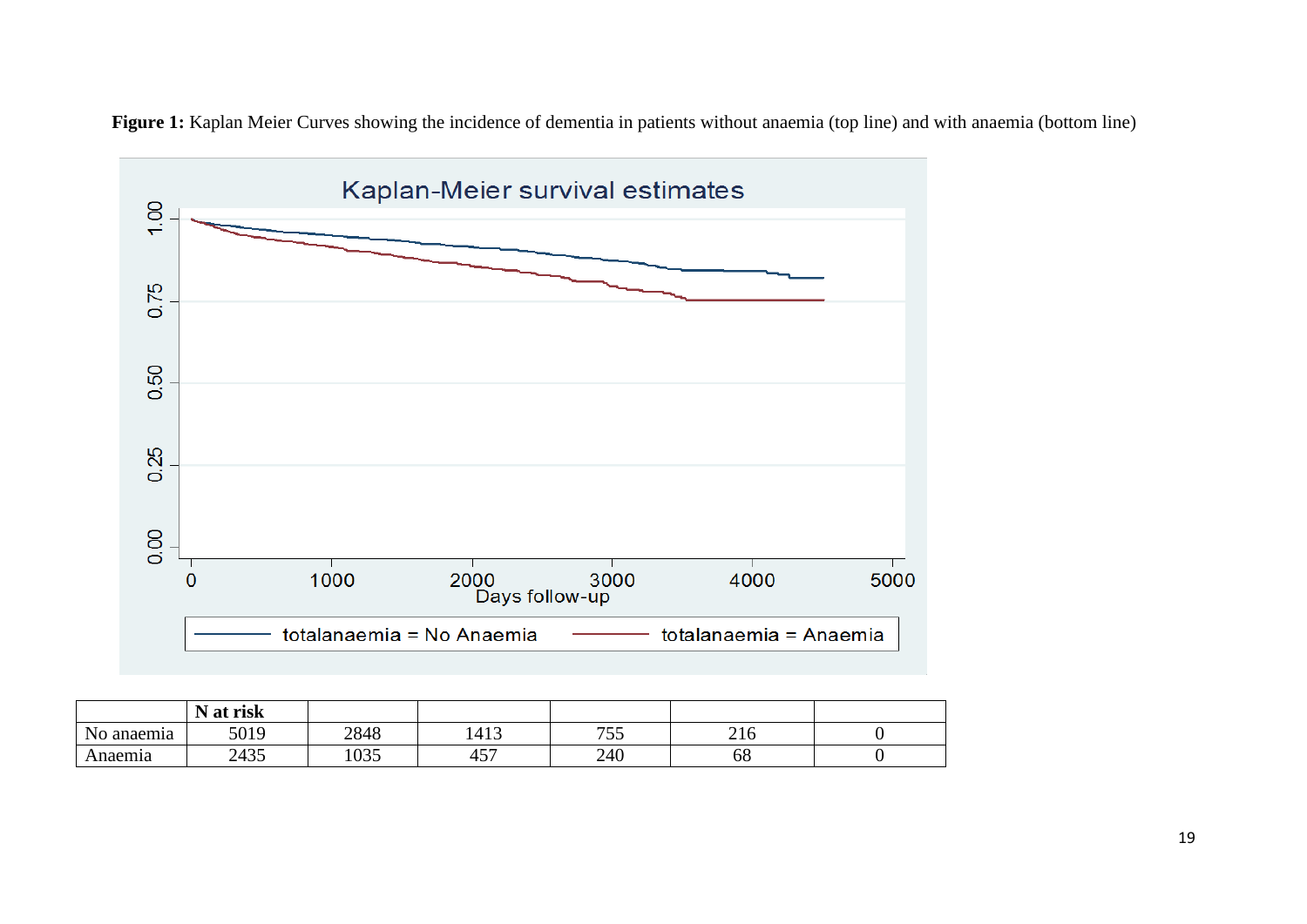

**Figure 2: Kaplan-Meier Curve for dementia incidence for individual year** 

| <b>Year</b> (vs. 2003) | Hazard Ratios (95% CI) |
|------------------------|------------------------|
| 2004                   | 1.16(0.78, 1.71)       |
| 2005                   | 1.27(0.86, 1.86)       |
| 2006                   | 1.46(0.99, 2.17)       |
| 2007                   | 1.75(1.18, 2.59)       |
| 2008                   | 1.56(0.96, 2.54)       |
| 2009                   | 1.76(1.15, 2.69)       |
| 2010                   | 1.56(1.04, 2.34)       |
| 2011                   | 1.99 (1.32, 2.99)      |
| 2012                   | 2.82(1.89, 4.22)       |
| 2013                   | 2.99 (1.88,4.76)       |
| 2014                   | 3.24(2.01,5.2)         |